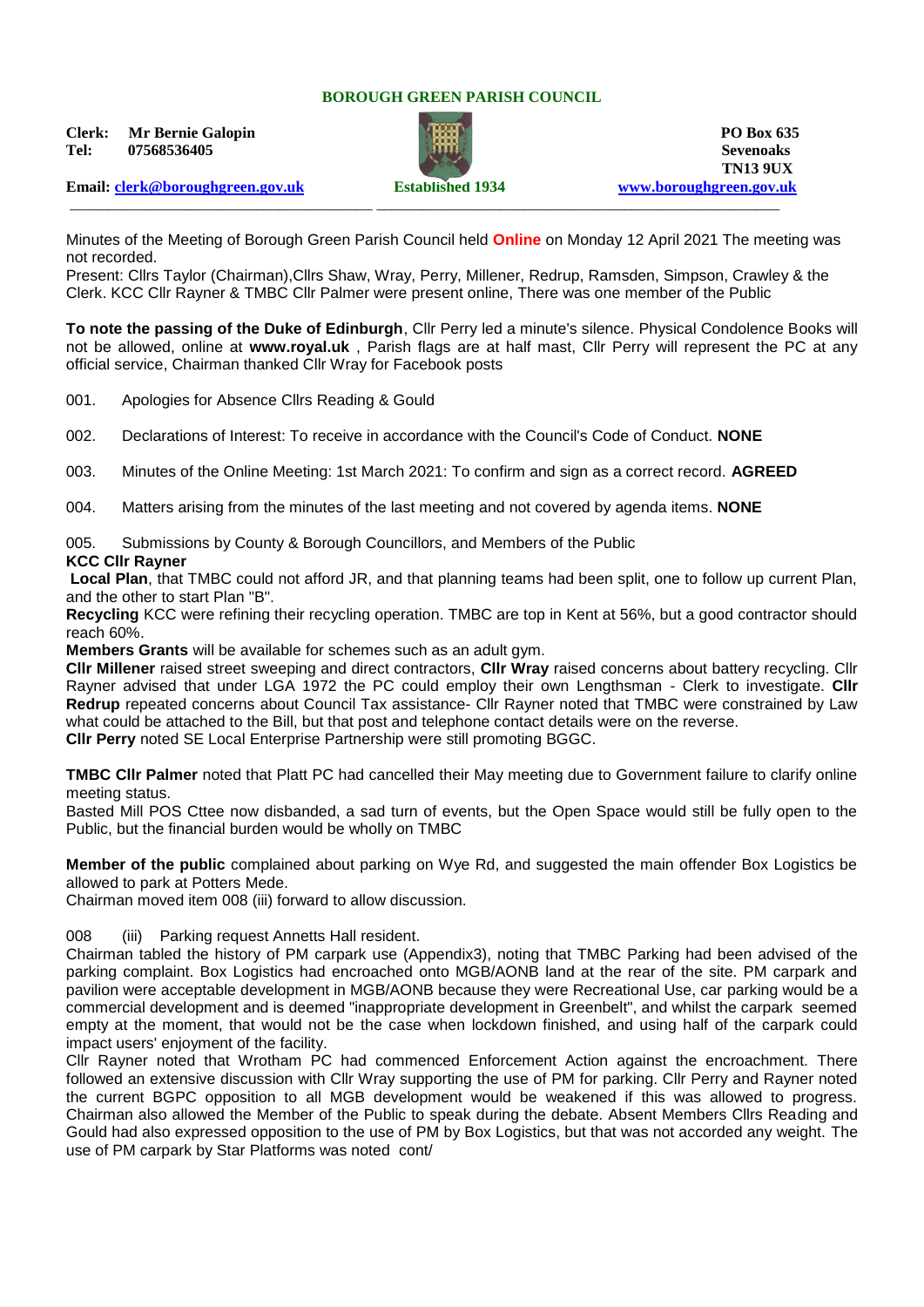## **Monday 12 April 2021 Page 2**

cont/ Chairman called a recorded vote. Against the use of PM carpark **Refuse** -**7**, Cllrs Taylor, Shaw, Perry, Millener, Ramsden, Simpson, Crawley

**Agree -2** - Cllrs Wray and Redrup.

## **PARKING REQUES**T **REFUSED**

Chairman and Clerk to draft a letter to Box Logistics

Cllr Wray left the meeting without leave at unknown time, but absence was noted at 20.35. Clerk checked to establish it was not an IT problem.

Chairman thanked Cllrs Rayner and Palmer and they left for other meetings 20.38

Cllr Crawley apologised for his use of language twice during heated discussions

006. Planning matters to hand:

- (i) To note planning notices as circulated.
- (ii) Current applications and responses already circulated.
- (iii) New applications within 21 day response window

**TM/21/00805/FL 66 Sevenoaks** Erection of 2 new detached dwellings with associated garaging,

**TM/21/00830/FL 41 - 43 High** Street Proposed first and second storey extension new residential flats **TM/21/00433/LDP Longwood House 80 Crouch Lane** LDC Proposed: outbuilding for garages and gym **TM/21/00651/FL 168 Maidstone Road** New dormer and rooflights

**TM/21/00690/RD 2 Mountfield** Condition 2 (materials) pursuant to planning permission TM/21/00065/FL **No Observations**

007 Correspondence – as circulated.and incorporated into agenda items

- 008. Potters Mede Grounds and Pavilion
	- (i) BT and CCTV connection Not needed cancel contract AGREED
- (ii) Potters FC Licence and Grant Application NOTED
- (iii) Parking request Annetts Hall resident actioned above
- 009 Recreation Ground:
- (i) Rec Revamp progress & Rec footpath surfacing (Quotes Adam) SSP Current Path: £17,000 Perimeter Extension: £16,050 Total: £33,050 Redlynch Current Path: £13,650 Perimeter Extension: £23,670 Total: £37,320 Abacus Total: £40,134

Members expressed concern that Cllr Wray was not present to explain how this tendering process did not exceed the Standing Order rule that Sealed Tenders were required for expenditure over £25,000- **DEFERRED** Clerk to write to the three companies asking for specific quotes for Phase 1 surfacing only.

- (ii) Report Rec Carpark void repair Chairman & Cllr Rayner continue to chase S Water
- (iii) Pavilion War Memorial plaque and windows in hand Barry painting first
- (iv) CCTV Cllr Crawley to seek quotes for next meeting Lighting completed, veranda and high spots
- (v) Tree work and hedging update Treeability completed main works, dead branches made safe
- 010 Village Enhancements:
	- (i) Cooper & Crest Land transfers. awaiting update
	- (ii) A25 gateway legal challenge -

To ratify email 10-1 vote to submit amended Defence Document - **AGREED**

Zoom meeting agreed for 19th April to consider progress (discussion Part 2)

- (iii) Update on Public Toilet, Staleys Acre and Crowhill transfers progressing to July 1st. Authority for Chair/Clerk to sign any documents **AGREED**
- (iv) Salt supplies- proposal for gritter attachment, salt supplies and storage in progress
- (v) To note BMPOS Committee disbandment, final meeting handover 6/4/2021- minutes circulated. Chairman to write to Chairs Platt and Plaxtol PCs
- 011. Financial Matters:
	- (i) Clerk's RFO Report.& Audit Progress
		- To ratify updates:
		- a 2021 Internal Financial Controls
		- b 2021 Financial Regulations
		- c 2021 Financial Risk Assessment
		- d 2021 Privacy & Data Control Policy

f 2020 External Audit Report PKF Littlejohn a-d & f **AGREED**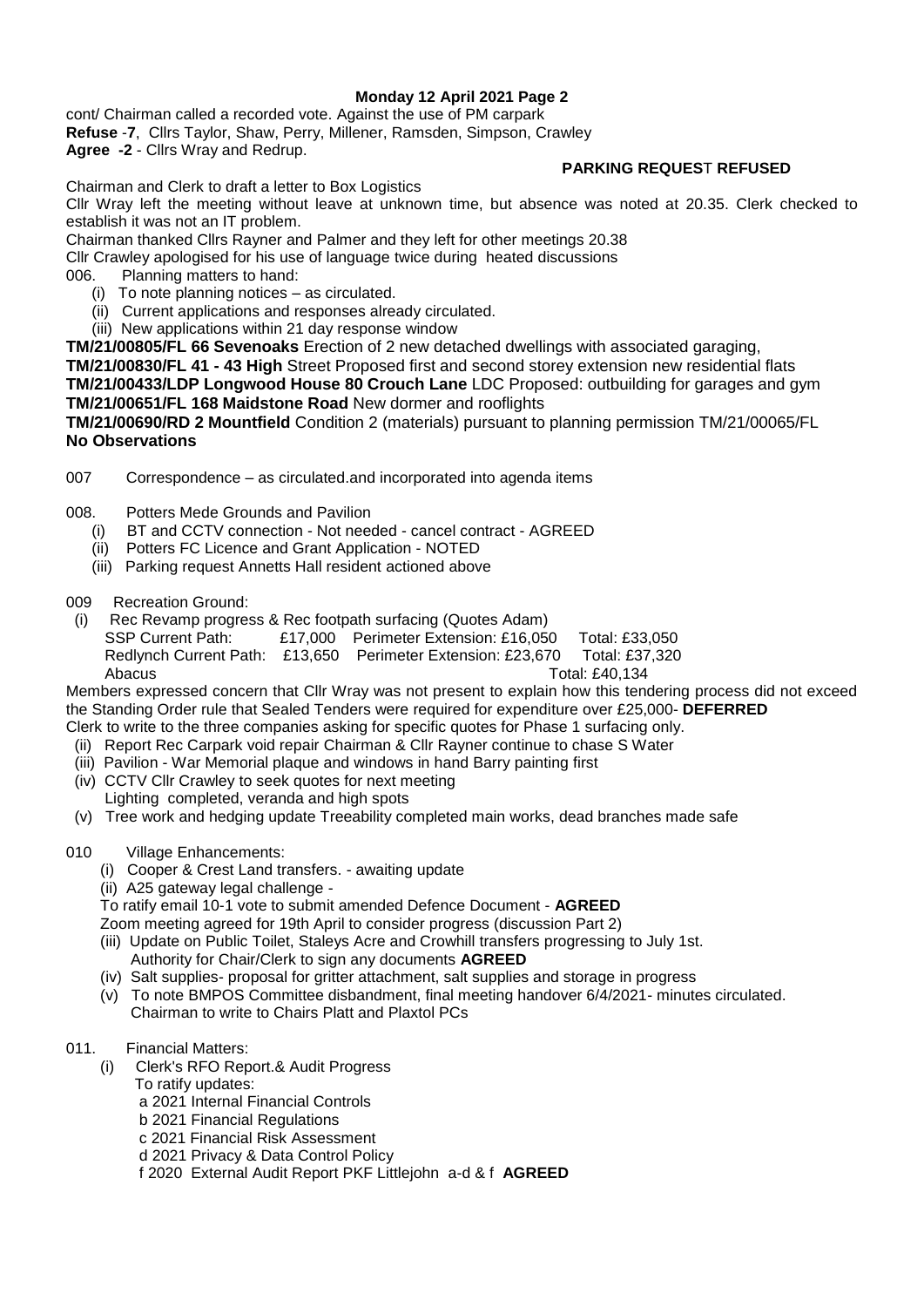#### e 2021 Standing Orders decision **DEFERRED** until Online meeting rules clarified cont/ **Monday 12 April 2021 Page 3**

cont/

(ii) Clerk present Bank Reconciliations as at 31 March 2021 (appendix 2)

(iii) To agree donations/grants as circulated - plus £50 Samaritans AGREED…

 (iii) Clerk to make financial arrangements, re bank account/investments due to high cash level in C/A (exceeds FSCS due to receipt of precept).

- (iv) **Payments**: to approve as listed and circulated to all Cllrs. Invoice list agreed and signed by Cllr Gould and Chair (Appendix 1) Prop Cllr Perry Sec Cllr Simpson **AGREED** Chairman noted that the high payments to Streetlights were repairs following last year's major streetlight survey - these were the worst 10 identified for immediate action.
- 012 Website Social Media, Compliance & Risk:

 (i) To note that BGPC has its own Facebook identity for official notices, but whilst individual councillors exercise their Freedom of Speech and regularly post on social media, they should be mindful always that the Public might see their posts as official. Members noted that the Chairman's social media presence was even more sensitive, and his sense of humour and abrasive ripostes could reflect on the Parish Council.

(ii) To note Duke of Edinburgh Parish Tributes and Online Condolence Book link on all websites

013 T&MBC Local Plan:

 (i) Update Cllr Rayner above Cllr Shaw left the meeting 21.38

- 014 Highways and Streetlighting:
	- (i) Streetlighting contract and repairs-First 10 repairs underway (see finance)
- . 015 Sandpits Quarries and Landfills:
	- (i) Quarry Liaison Group will be restarted
- 016 Councillor's Reports from outside bodies (max 3 mins) None
- 017. Future dates:
	- (i) Date of Next Meeting: Tuesday 4th May 2021 online via Zoom commencing 7.30pm and that will be the Annual Parish Council meeting There will be a Part 2 Zoom meeting 19th April 7.30 to discuss progress on the A25 Hedge legal matter
	- (ii) The Parish Office will not be open Parish Annual Meeting Deferred.

 At other times, appointments can be arranged to meet the Clerk, queries raised or ideas exchanged using the contact details above.

018. Exclusion of Public and Press: Pursuant to Section1(2) of the Public Bodies (Admission to Meetings) Act 1960 Chairman to move that the press and public be excluded from the remainder of the meeting during consideration of any item.

**Part 2** Clerk presented the Staff appraisals, and his recommendations for salary increases for Groundsmen. Chairman noted that we had a duty to the public to be frugal during the current financial difficulties, but all agreed that 2% offset inflation, and demonstrated the Council's thanks to the staff for their continued improvement. Chairman thanked the Clerk for his work with the staff, in particular his extra support for Mr Springett.

 Proposed Chairman, Sec Cllr Simpson - AGREED There was some further discussion on A25 Hedge legal matters Meeting closed at 21.54

Afangler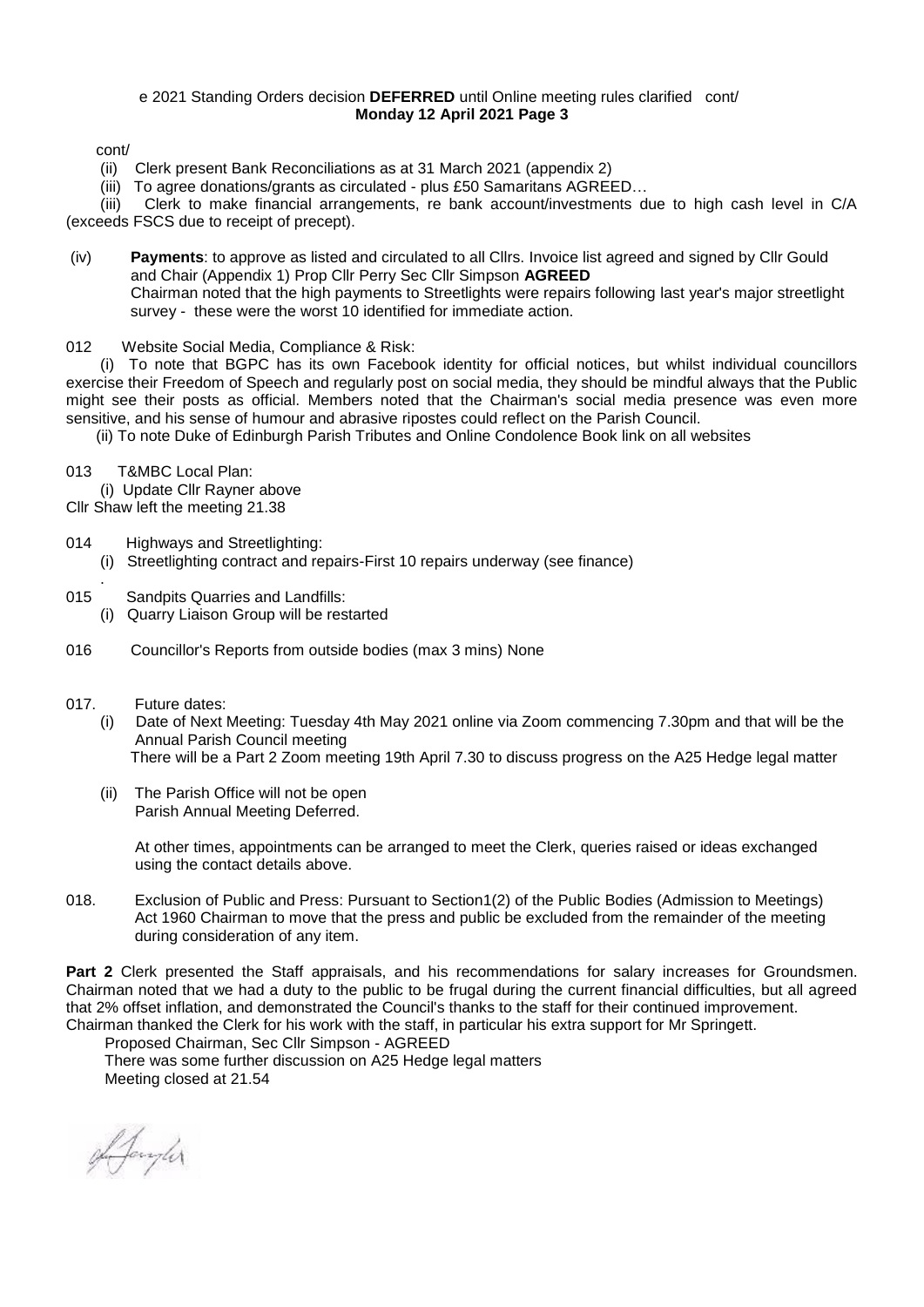# **Monday 12 April 2021 Page 3**

| <b>APPENDIX 1</b> |  |  |
|-------------------|--|--|
|-------------------|--|--|

| <b>BGPC Payments Authorisation Sheet</b>            |             |
|-----------------------------------------------------|-------------|
| Month: April 2021                                   |             |
| <b>Payments</b>                                     | $\pounds$   |
| <b>Standard On-Line Payments (Approximate)</b>      |             |
| Staff Wages (will change as subject to pay review)  | $-3988.3$   |
| HMRC (will change as subject to pay review)         | $-1749.61$  |
| KCC Pensions (will change as subject to pay review) | -993.28     |
| <b>Monthly Direct Debits</b>                        |             |
| Zen Internet                                        | $-10.79$    |
| $Wex *$                                             | $-93.48$    |
| Castle Water                                        | $-40.32$    |
| ALD                                                 | $-301.32$   |
| $E$ -On                                             | $-469.14$   |
| <b>EDF</b> Energy                                   | $-338$      |
| <b>EDF</b> Energy                                   | $-13$       |
| Bank Charges*                                       | $-15.64$    |
| * Variable                                          |             |
| <b>Online Banking Payments</b>                      |             |
| Warners Solicitors, invoice 3002882                 | $-4243.2$   |
| TreeAbility. Invoice 3965                           | $-604.8$    |
| SSP Inv 15199 removed from list                     | 10200       |
| Donation - Samaritans                               | $-50$       |
| Borough Green Village Hall in 1/21 Jan - March      | $-750$      |
| National Non Domestic Rates Bill - RG Pavillion     | $-399.2$    |
| National Non Domestic Rates Bill - PM               | 0           |
| K G Clarke, invoice 1275                            | $-432$      |
| Kent Ali, invoice 12900                             | $-16.2$     |
| Kent Ali, invoice 12948                             | $-13.01$    |
| Streetlights, invoice 12025                         | -1137       |
| Streetlights, invoice 12060                         | $-10614$    |
| Streetlights, invoice 11946                         | $-462$      |
| BT, PM invoice 64063050                             | $-33.6$     |
| <b>Cheque Payments</b>                              | Nil         |
| April 2021: Total Payments                          | $-26767.00$ |
| Total cash in bank as at 12.04.21 is                | 259,583.93  |
| Authorisation                                       |             |
| Name and Signatures x 2                             |             |

Mike Taylor Sandra Gould

da

Gonda  $S$